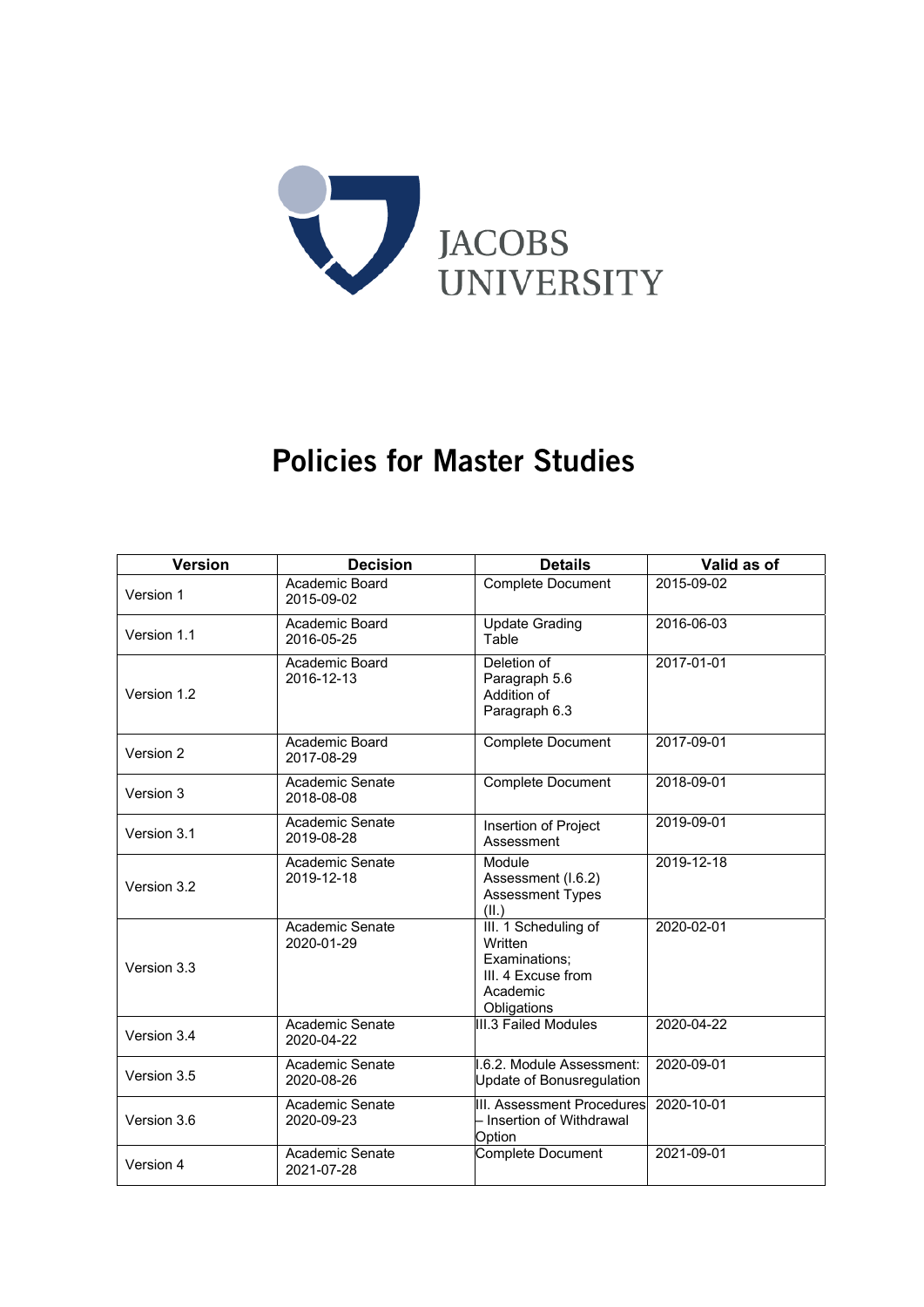

# **Contents**

| L.                                                                     |  |
|------------------------------------------------------------------------|--|
|                                                                        |  |
|                                                                        |  |
|                                                                        |  |
|                                                                        |  |
|                                                                        |  |
|                                                                        |  |
|                                                                        |  |
|                                                                        |  |
|                                                                        |  |
|                                                                        |  |
|                                                                        |  |
|                                                                        |  |
|                                                                        |  |
|                                                                        |  |
| П.                                                                     |  |
|                                                                        |  |
|                                                                        |  |
|                                                                        |  |
|                                                                        |  |
|                                                                        |  |
| Ш.                                                                     |  |
|                                                                        |  |
|                                                                        |  |
|                                                                        |  |
|                                                                        |  |
|                                                                        |  |
|                                                                        |  |
|                                                                        |  |
|                                                                        |  |
|                                                                        |  |
|                                                                        |  |
|                                                                        |  |
|                                                                        |  |
|                                                                        |  |
|                                                                        |  |
| IV.                                                                    |  |
|                                                                        |  |
|                                                                        |  |
|                                                                        |  |
|                                                                        |  |
|                                                                        |  |
| V.1 Committee on Examinations and Standing (Widerspruchsausschuss)  17 |  |
|                                                                        |  |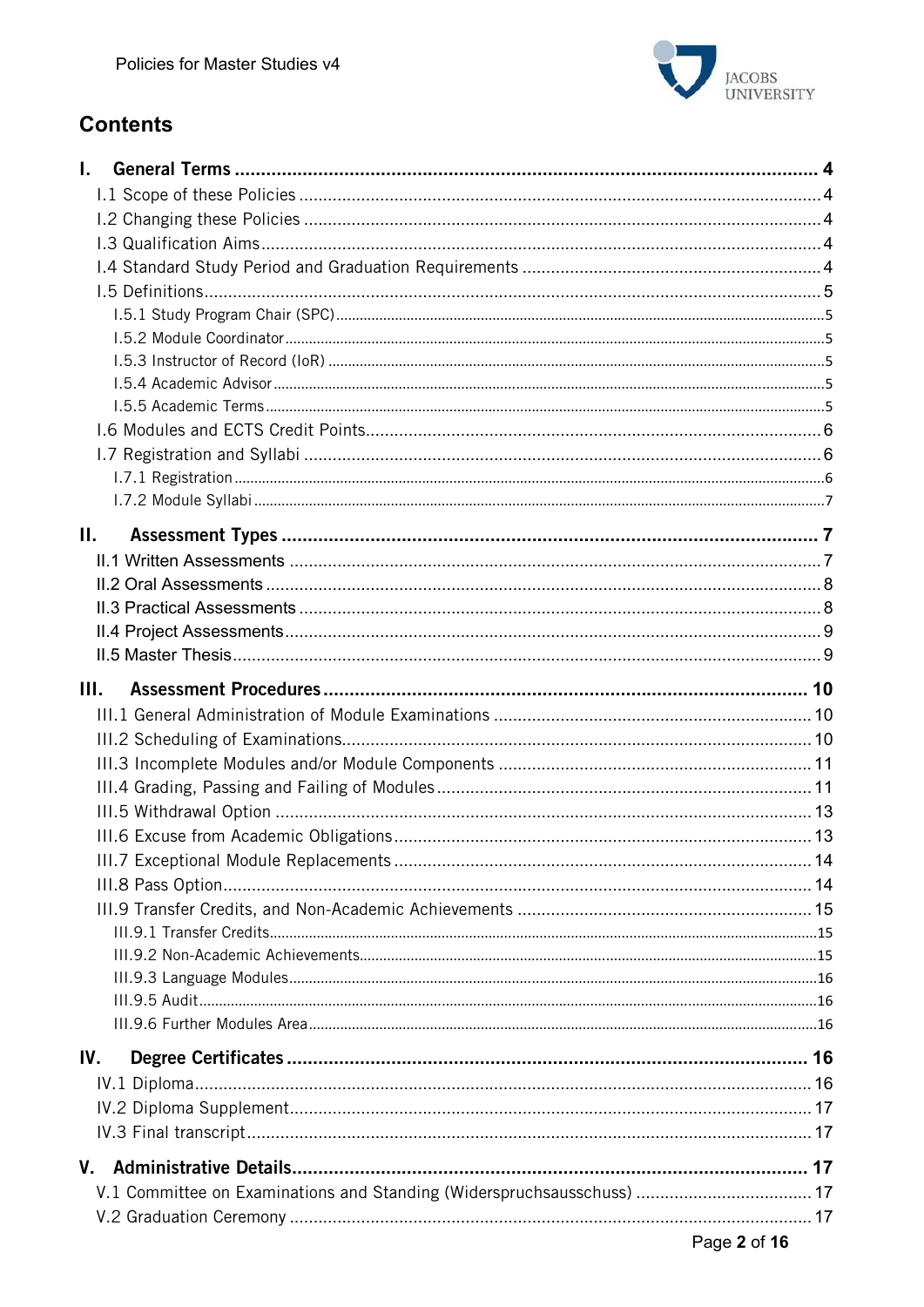| Policies for Master Studies v4 | JACOBS UNIVERSITY |
|--------------------------------|-------------------|
|                                |                   |
|                                |                   |
|                                |                   |

Disclaimer:

These policies are subject to compliance with Bremer Higher Education Act (Bremisches Hochschulgesetz - BremHG). Changes to these policies are possible under the provision of 1.2 "Changing these Policies".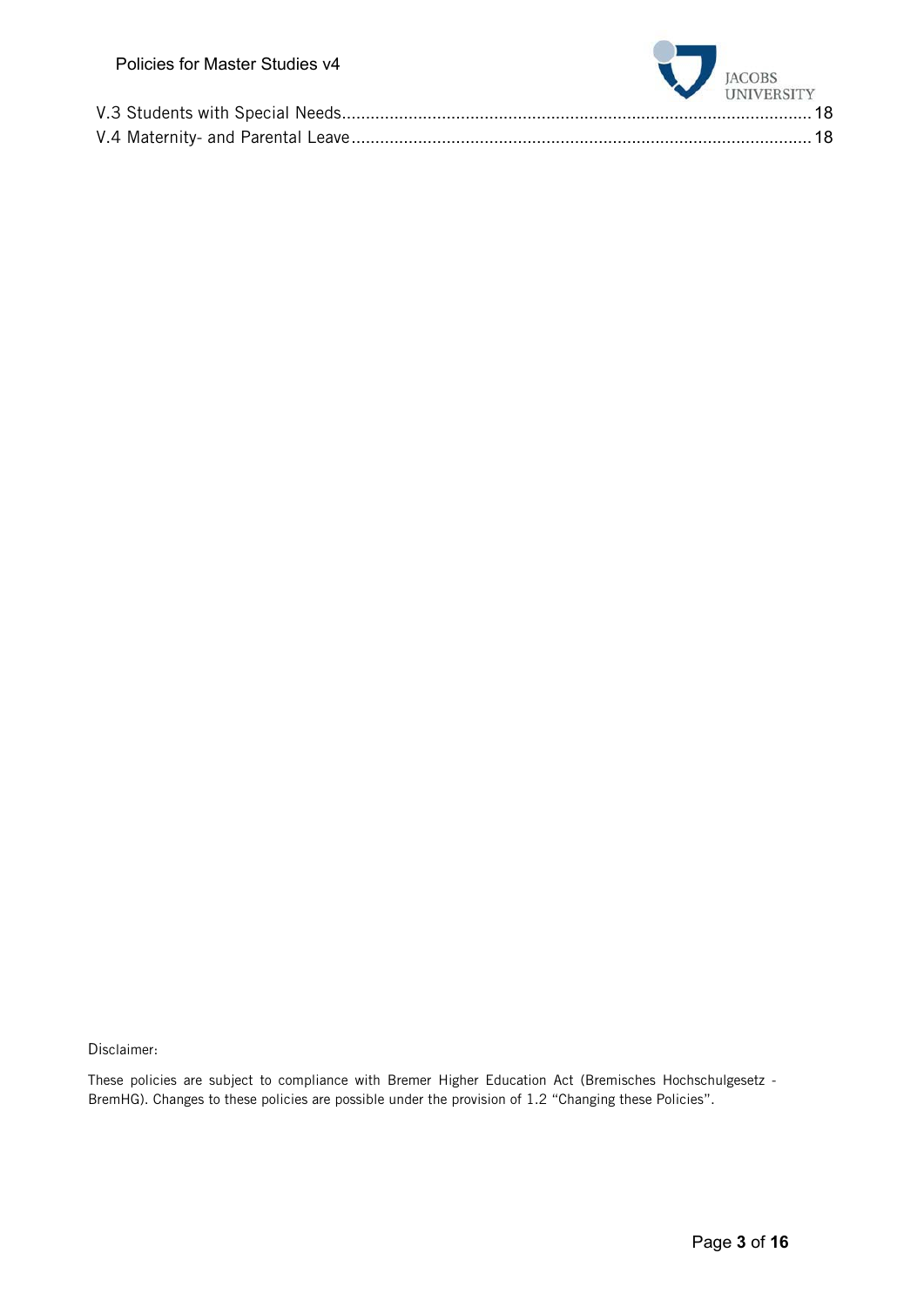

# I. General Terms

#### I.1 Scope of these Policies

These policies are the general regulations (Rahmenprüfungsordnung). They apply to all study programs leading to a Master of Science or Master of Arts degree. In addition to these general policies, all Master programs have individual program-specific regulations. The program-specific regulations are included in each study program handbook. Every Master program has a study program handbook for each of its cohorts.

In cases of conflict, the general Policies for Master Studies apply. Exceptions are possible for joint programs offered in cooperation with partner institutions.

#### I.2 Changing these Policies

The Academic Senate decides upon changes of the Policies for Master Studies.

#### I.3 Qualification Aims

In the Master program, students deepen and expand the skills and knowledge they have acquired in the Bachelor program. Graduates

- can work independently according to scientific principles, and apply current scientific knowledge and methods. This includes the ability (1) to identify relevant problems scientifically, (2) to reflect on them in their different contexts, (3) to comprehend scientific interdependencies in broad (or multidisciplinary) contexts and (4) to assess them in depth.
- have gained advanced occupational skills in order to enter/re-enter the labor market and/or to continue their education in postgraduate programs.
- are skilled to actively engage in society and to address societal, political, and economic challenges on a local, national, and global level.
- confidently use scientific language to clearly and precisely communicate their conclusions, knowledge and principles that underlie them, both to experts and laymen.

# I.4 Standard Study Period and Graduation Requirements

Jacobs University offers academic Master programs and executive (i.e., professional) Master programs. Master programs consist of a predefined set of modules. Upon successful completion of a Master program (i.e., after meeting all necessary graduation requirements), students are awarded a Master of Arts (M.A.) or a Master of Science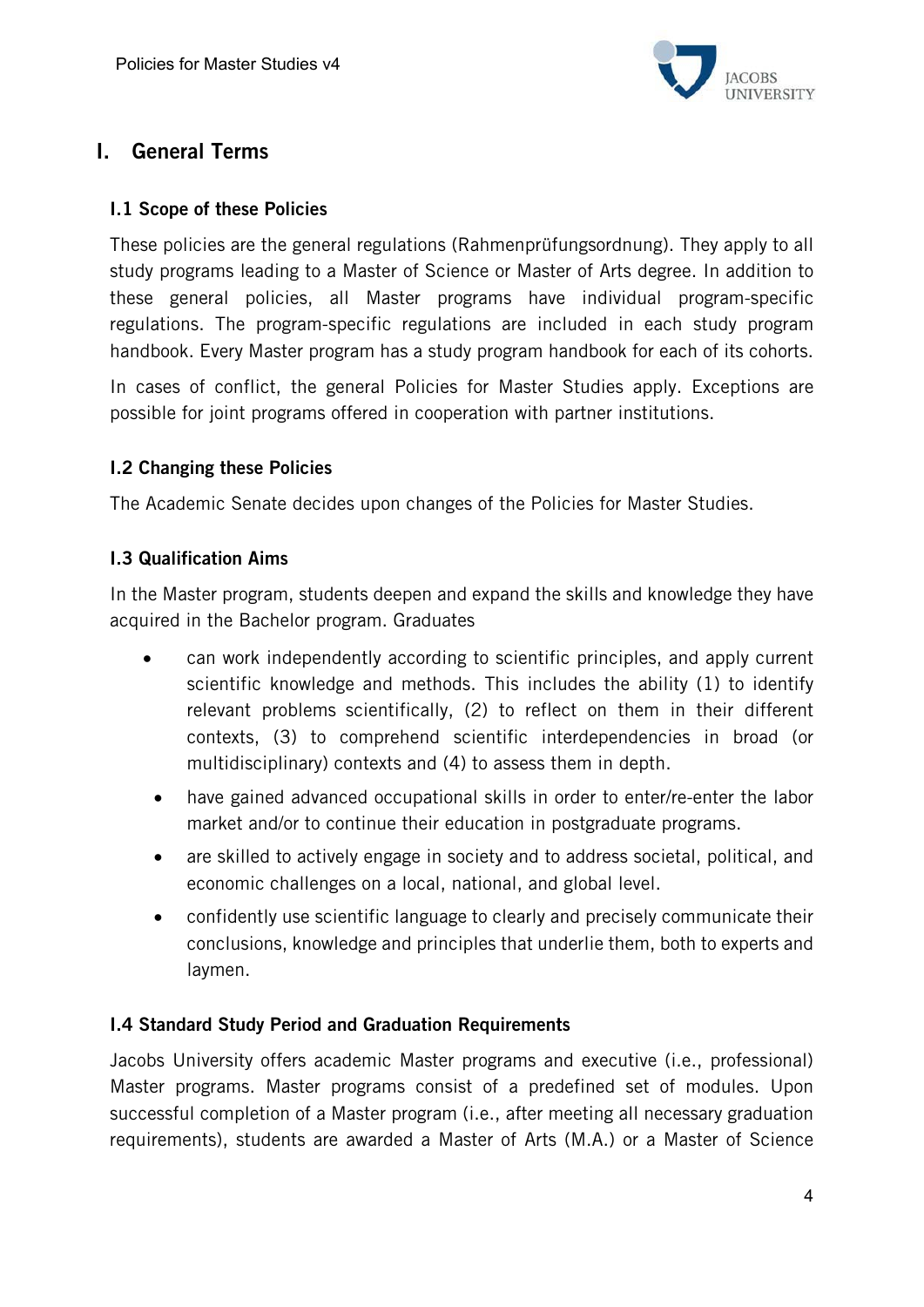

(M.Sc.) degree. A student may complete the requirements for a Master program at any time during the academic year.

The regular study period for the Master degree is four semesters (Fachsemester) with a total of 120 ECTS credit points. The list of Master programs offered by Jacobs University and the degrees awarded is published on the university website.

## I.5 Definitions

# I.5.1 Study Program Chair (SPC)

An SPC is assigned to each Master program. The SPC is responsible for the academic coordination of the study program as well as for the module description to be accurate and current. The SPC is by default module coordinator of all modules of the program and can delegate this responsibility to another faculty member.

#### I.5.2 Module Coordinator

The Module Coordinator supervises a module and is responsible for its content and conduct. For modules consisting of only one module component, the module coordinator also carries out the role of Instructor of Record (IoR). If the Module Coordinator is an external lecturer with time constraints or other limitations of capacity, the SPC can serve as Module coordinator or delegate the responsibility to another faculty member.

# I.5.3 Instructor of Record (IoR)

The Instructor of Record teaches the module or module component and is responsible for developing its content (syllabus), assignments, and grades. As a rule, the IoR holds a doctorate degree in a module-relevant field. Sufficient practical experience in the respective industry preferably on an executive level can substitute a PhD if approved by the Dean.

#### I.5.4 Academic Advisor

Upon enrollment, every student is assigned to a faculty member for academic advising. Students may change their Academic Advisor.

# I.5.5 Academic Terms

At Jacobs University, the academic year is divided into a fall semester including a separate January intersession period and a spring semester including the summer break. Mandatory modules can be scheduled during the intersession period. Therefore, students are expected to be present during the intersession if they have to attend mandatory modules relevant for their studies. As a rule, classes and examinations are scheduled from Monday to Friday. However, students should be prepared to attend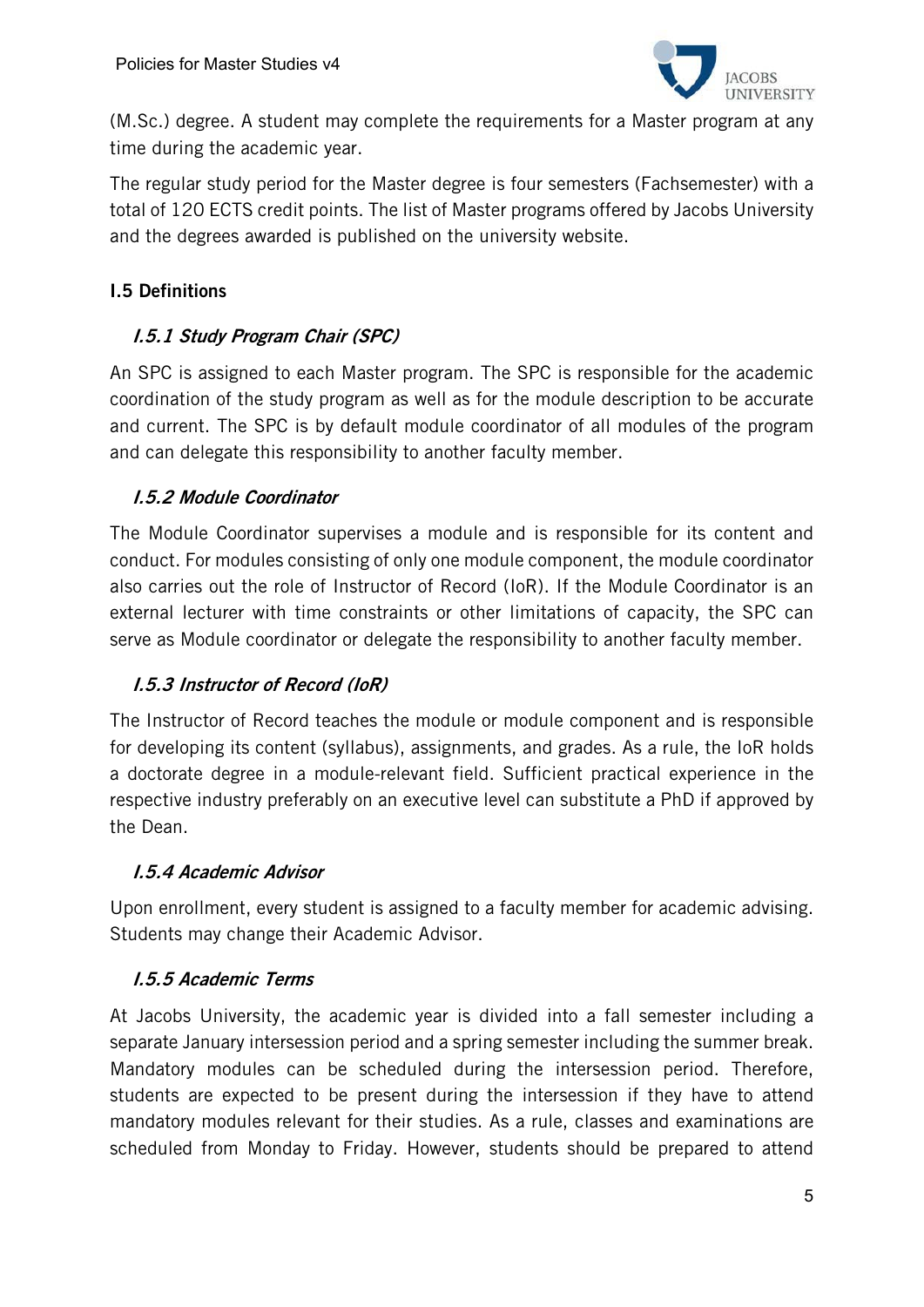

extraordinary Saturday sessions and examinations. Specific dates and deadlines are published in the official Academic Calendar.

#### I.6 Modules and ECTS Credit Points

All Master programs are organized in modules. A module is a formally structured teaching unit with a coherent and explicit set of learning outcomes and assessment criteria. Students are awarded academic credit points through achieving the learning outcomes for a module. The number of credits assigned to a module is based on the estimated notional learning hours. One ECTS credit point is equivalent to 25 hours of student workload. All programs are designed on a framework of 60 ECTS credit points per year (30 ECTS credit points per semester).

Typically, 5 to 7.5 ECTS credit points are assigned to a Master module. The Master thesis/seminar module, which covers 30 ECTS credit points is exempt from this norm. Further exception regulations are defined in the individual program-specific handbooks.

Modules may consist of a single module component (single-component module) or may be composed of two or more module components (multi-component module). Module components can be taught, assessed, and re-assessed by different instructors. They can each be assigned work load and ECTS credit points and can each be individually transferrable.

# I.7 Registration and Syllabi

#### I.7.1 Registration

Every semester, students must register for the modules relevant for their Master program. Registrar Services publishes the deadlines for registration each semester. The university reserves the right to cancel a module if less than 5 students have registered for it.

If a student is not formally registered for a module and/or module component, no grades and credit points can be awarded for that module, even if the student completes the work for it. If a student is formally registered for a module and/or module component, the Module Coordinator must provide a result for that student at the end of the semester even if the student has not participated in the module.

Students can only select module components as separate courses if the module component is assessed with a module component examination.

Students cannot select module components that do not finish with a module component examination. In this case, they are required to take the entire module (all components).

If a student takes a single module component, the module component should be added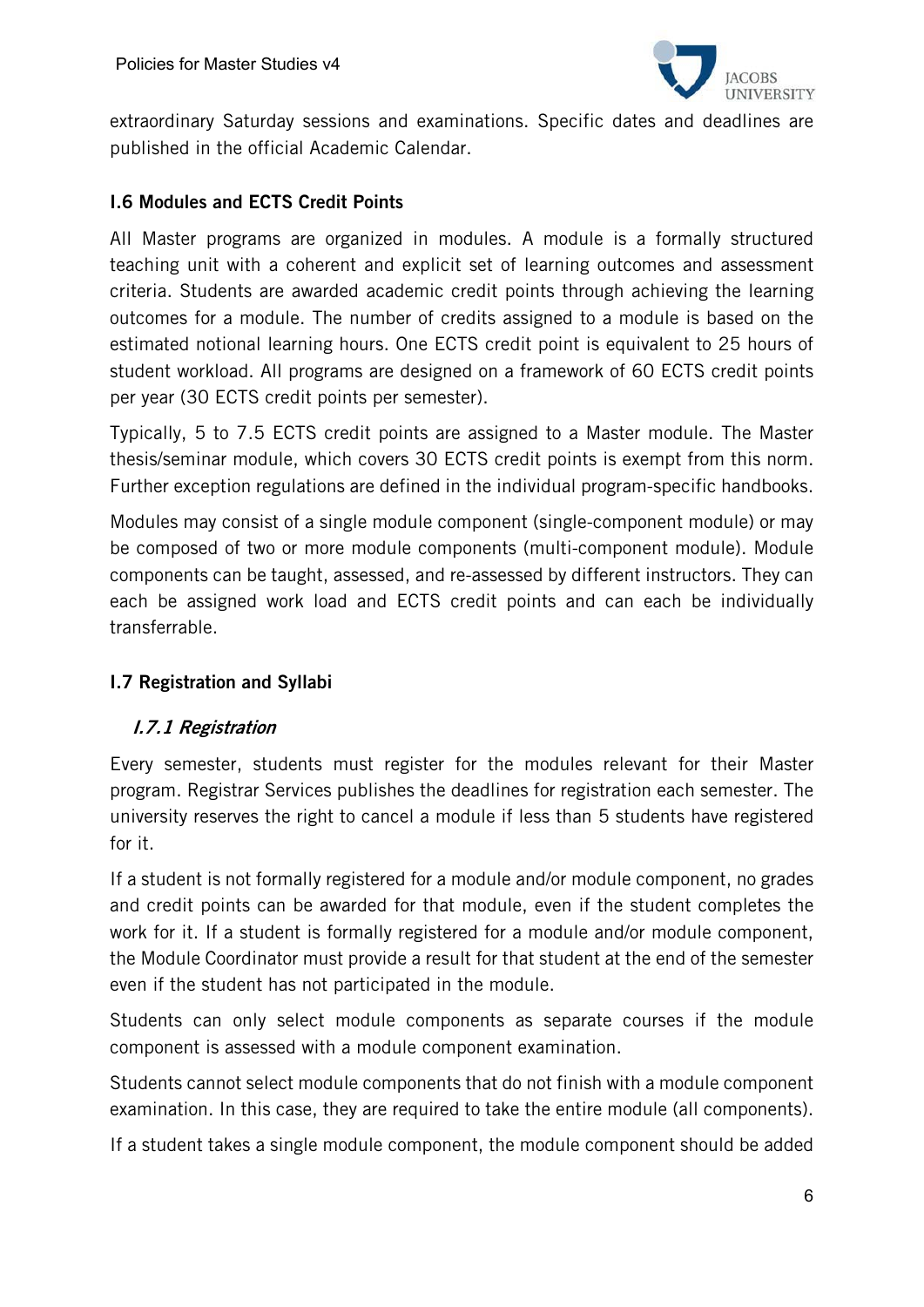

to the transcript with the Jacobs numerical grade (converted from the percentage grade), with the same module component number/name as the original component.

Modules may have pre-requisites (previously passed modules) that must be fulfilled before registration. Additionally, they may have co-requisites (modules taken in the same semester) which require students to register in parallel to one or more associated module(s).

The Instructor of Record (IoR) may exempt students from the pre- or co-requisite requirement.

In general, students have the opportunity to change their study plan by dropping and/or adding modules and/or module components during a period of two weeks after the beginning of classes. The drop/add deadline is published each semester in the Academic Calendar.

# I.7.2 Module Syllabi

A syllabus must be published for each module component before the start of registration in any given semester. This contains the topic of the module sessions and specifies, if applicable, the basic literature to be consulted for these sessions. The syllabus is consistent with the module description and delivers further specifications of the requirements, the grading details (e.g. bonus achievements), and the learning outcomes of the module component.

# II. Assessment Types

Assessment types include written assessments, oral assessments, practical assessments, project assessments, as well as the Master thesis.

Any type of assessment may be conducted electronically or complemented by electronic and online assessment and submission elements. This includes computerized testing in a test center, video interviews, online/electronic submission and other formats which use electronic systems and/or devices. For computerized assessments, student will be offered an introduction to the system used to familiarize themselves with it.

Team projects may be applied in all assessment forms other than written examinations. In such cases, the IoR must clearly indicate the method of determining credit for the participants in the team. Such a method provides that the contributions of the individual team members be clearly identifiable and therefore gradable.

#### **II.1 Written Assessments**

A written examination is a supervised, in-class assessment testing the students' competences. Each student produces answers to given questions, selects answers in multiple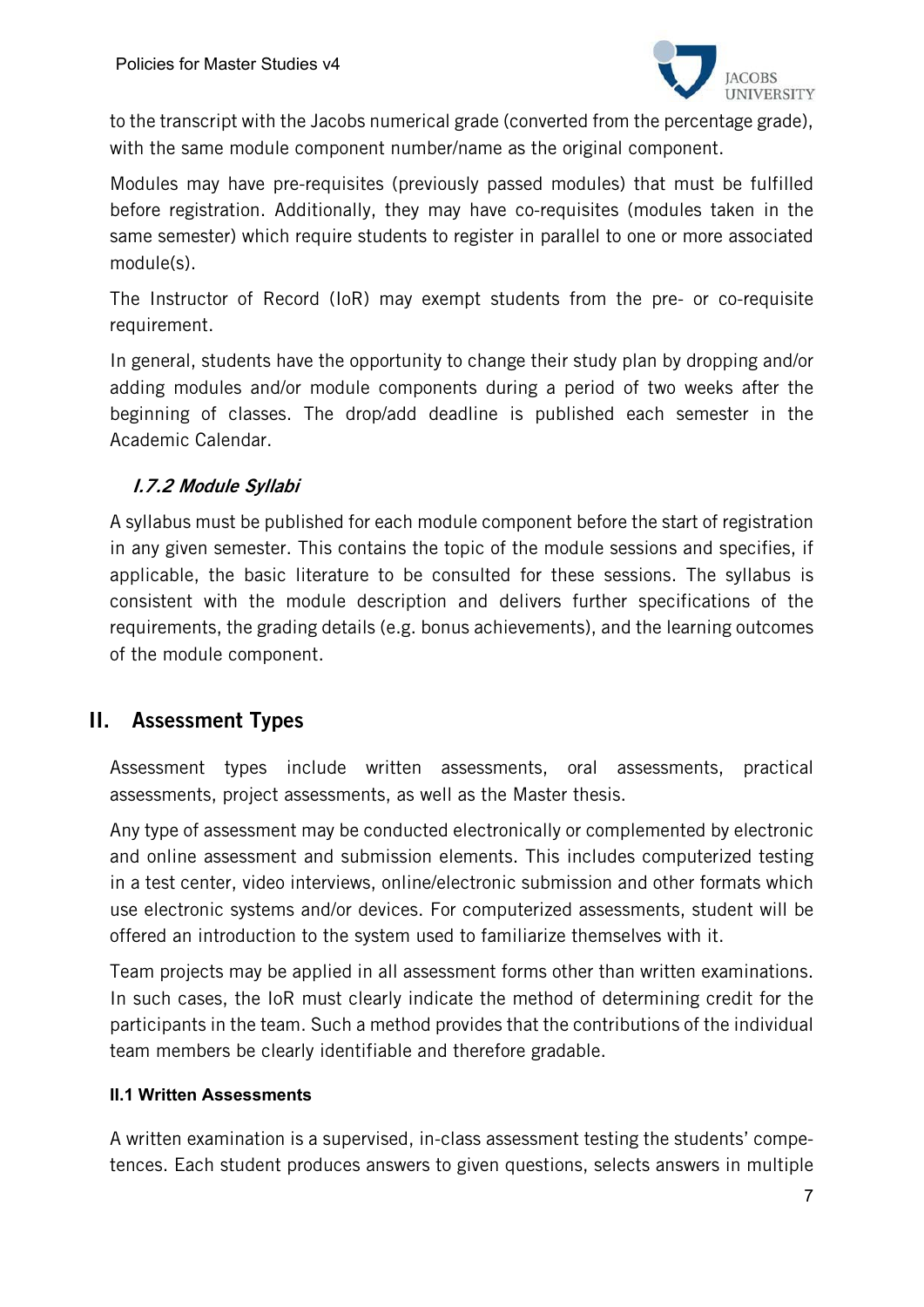

choice questionnaires or produces tasks in written form with no auxiliary resources except for those explicitly approved by the IoR. A written examination lasts between 60 and 180 minutes, usually reflecting the overall workload (ECTS credit points) of that module. In general, Instructors of Record conduct and proctor examinations. In exceptional cases Registrar Services may organize additional proctors centrally (e.g., for final exams with high numbers of participants).

A term paper is a literary analytic, speculative, or interpretative composition on a chosen or assigned theme or subject, usually in prose according to previously specified requirements. The student produces the term paper individually. Different forms of term papers include project reports and essays.

A laboratory report describes the preparation, performance, and the results of empirical research according to previously specified requirements.

A poster presentation focuses on the poster as a medium for communication. It may be augmented by oral explanation or a Q&A period with the examiner.

#### **II.2 Oral Assessments**

An oral examination is an assessment whereby the examiner poses questions to one or more students and each student produces answers in spoken form. Oral examinations require the presence of a qualified observer in addition to the examiner. The observer holds an academic degree in the field of the module question of at least one level above the current degree of the student. He/she records in writing every answer given during the examination and submits these minutes for inclusion in the student's examination file. An oral examination lasts between 15 and 45 minutes per student.

A presentation is a formal talk about a topic, theme or project. It is generally performed in front of an audience using media to support the speech and may include a discussion period.

#### **II.3 Practical Assessments**

A practical examination is an assessment of the practical skills of a student, for example in research-related modules. Practical examinations require the presence of a qualified observer in addition to the examiner. The observer holds an academic degree in the field of the module of at least one level above the current degree of the student. The observer minutes the examination and submits these minutes for inclusion in the student's examination file. A practical examination can be an individual or a group assessment and lasts between 15 and 45 minutes.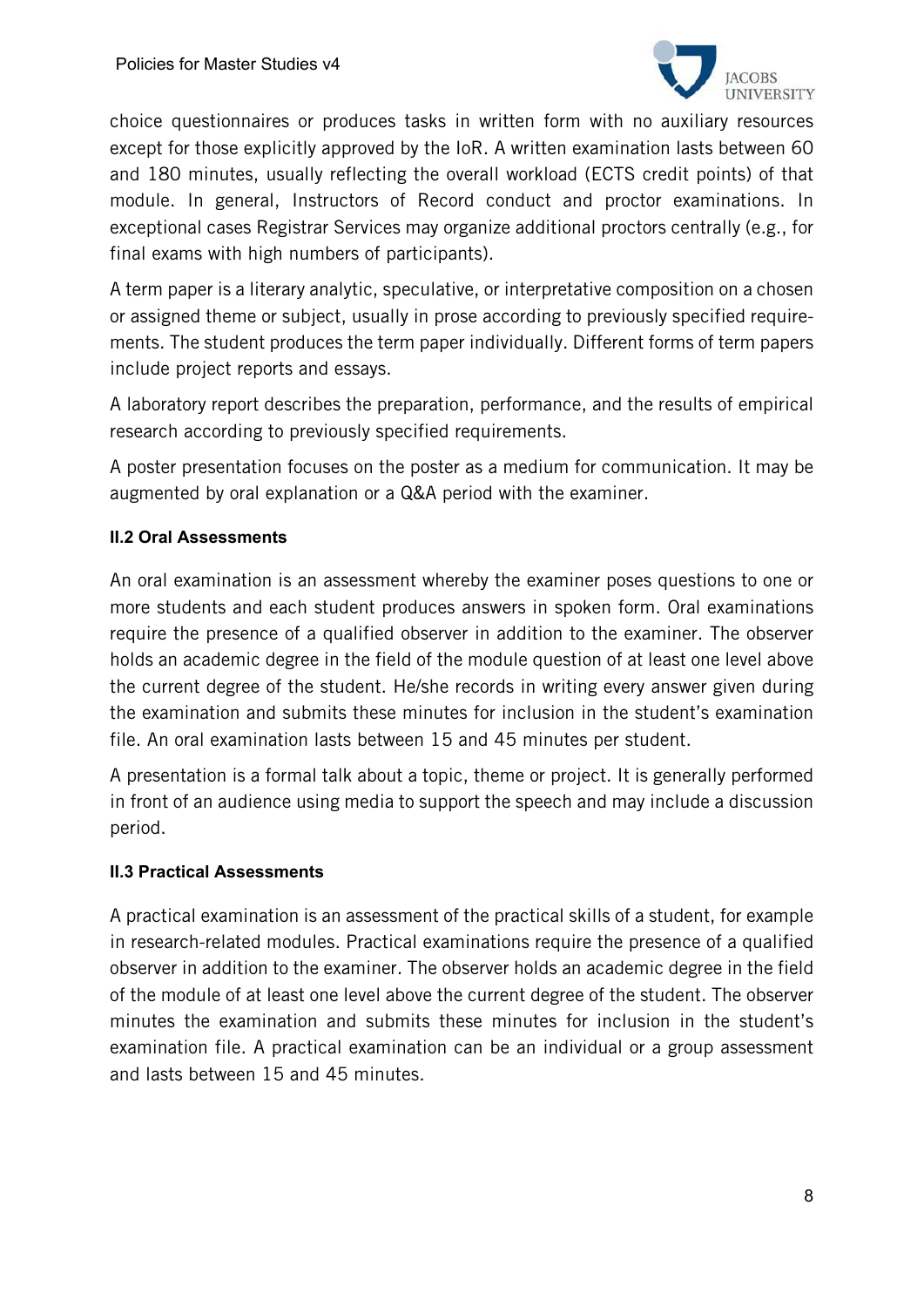

#### **II.4 Project Assessments**

A project assessment refers to the comprehensive evaluation of a coherent set of activities that all relate to a particular topic or task ("project") such as planning, progress, presentation in one or more modality, etc.

#### **II.5 Master Thesis**

In order to graduate, students have to submit a Master thesis of 30 ECTS credit points. The thesis is written under the guidance of a Jacobs University faculty member (thesis supervisor). The thesis and the thesis supervisor must be registered at the beginning of the semester at the add/drop deadline.

The cover page of the Master thesis needs to show the title, the university's name, the month and year of submission, the name of the student, and the names of the reviewers (thesis supervisor and second reviewer).

Furthermore, the thesis needs to contain the official Jacobs University declaration on authorship signed by the student that the thesis is independent work and has not been handed in elsewhere.

The electronic version of the Master thesis must be uploaded to a plagiarism check platform defined by the university. Any source code or data supplementing a Master thesis must be submitted electronically with the electronic version of the Master thesis.

The Master thesis is graded by the thesis supervisor and the second reviewer. As a rule, the second reviewer must be a Jacobs University faculty member or an external expert holding a PhD degree in the respective field.

The Master thesis is graded according to the Jacobs University grading scheme that is published on the Jacobs University website. Reviewers agree on a single numerical grade.

If the thesis does not meet the requirements, the reviewer(s) has the possibility to grant the student the right to revise the thesis and resubmit it within three months.

Students must submit the Master thesis on or before their last day of enrollment. Specific deadlines are specified in the Academic Calendar. If they cannot complete their thesis within the last semester of enrollment, they must apply for an extension of studies (see Admission and Enrollment Policy, section 4) in order to stay enrolled.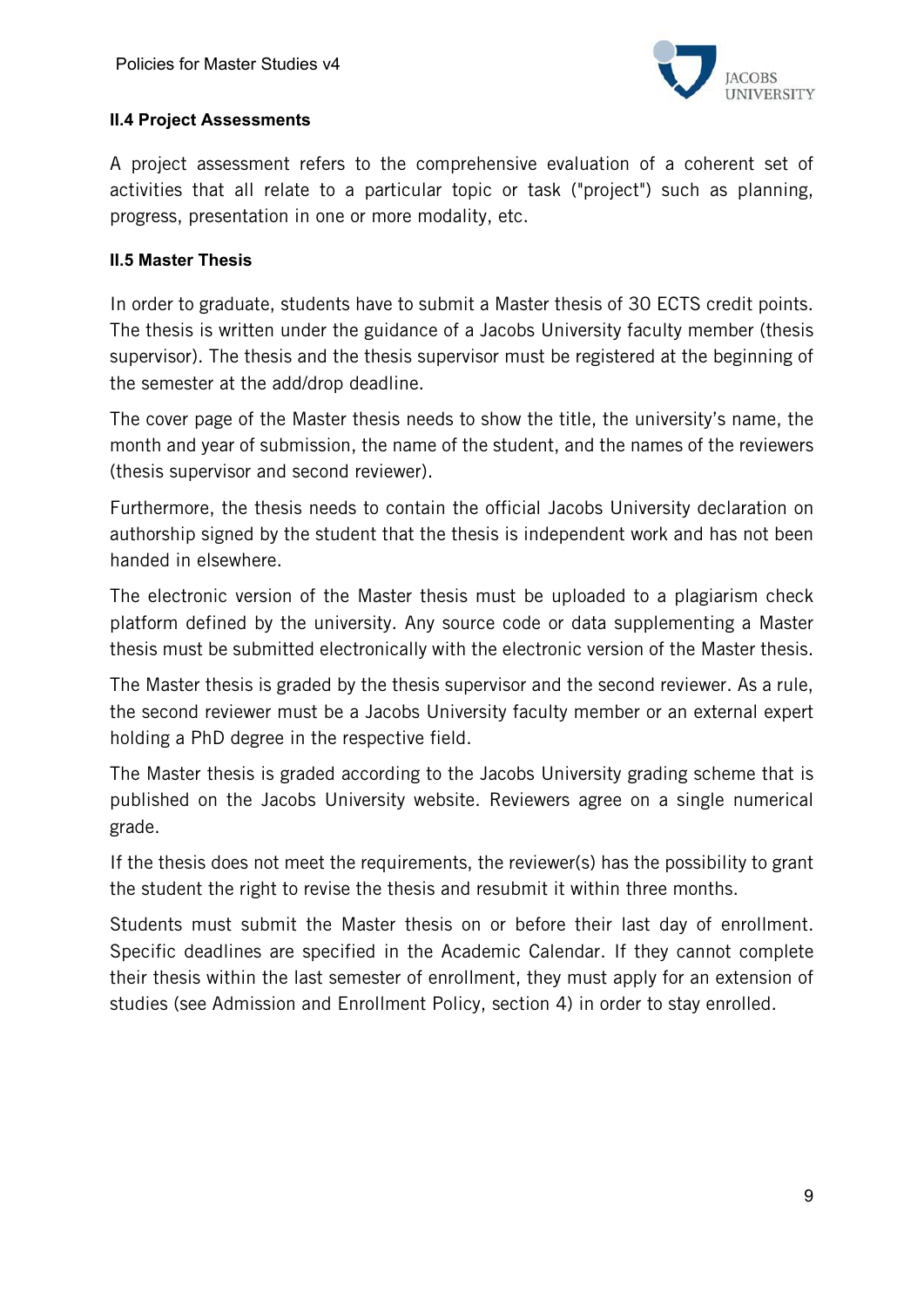

# III. Assessment Procedures

#### III.1 General Administration of Module Examinations

Students registered for a module and/or its module components are by default registered for corresponding module or module component examinations. The Instructor of Record of a module and/or module component is responsible for conducting the respective assessments.

As a rule, modules at the Master level finish with a single module examination. In exceptional justified cases, more than one assessment per module is possible as long as learning objectives, methods and the assessment types are adequately aligned.

Details of the module examination are defined in the module description and in the mandatory study and examination plans of the respective Master study programs. In exceptional cases, it is possible to define module achievements ("Prüfungsvorleistungen") as a condition to be admitted to the module examination. Module achievements must be defined in the module description. In case module achievements are graded, these grades are only counted towards fulfilment of the module achievement but do not affect the module grade.

Module achievements are set and scheduled by the Instructor of Record in the Syllabus. Students who fail to complete the module achievements during the semester are offered an opportunity to enhance the module achievement, generally before the first regular examination is due. Students who fail to complete module achievements by the end of the semester must repeat the corresponding module and/or modules component.

Module results are published in the campus management system (CampusNet). Students have the right to obtain access to their examination files upon request

The responsibility for general administration of module examinations rests with the Dean.

#### III.2 Scheduling of Examinations

In general, the examination periods and submission deadlines are specified in the Academic Calendar. Registrar Services centrally plans the examination schedule and assigns the dates, times, and rooms for examinations to be held. Students with special needs have the right to request suitable examination arrangements (see section V.3. Students with Special Needs). No student is required to take more than two examinations on any given day. Students who would have more than two examinations on a single day may ask to be officially excused from all but two examinations.

For each examination a first time slot (at the end of the lecture period) and a second time slot (in the intersession/summer break) are offered. The second time slot applies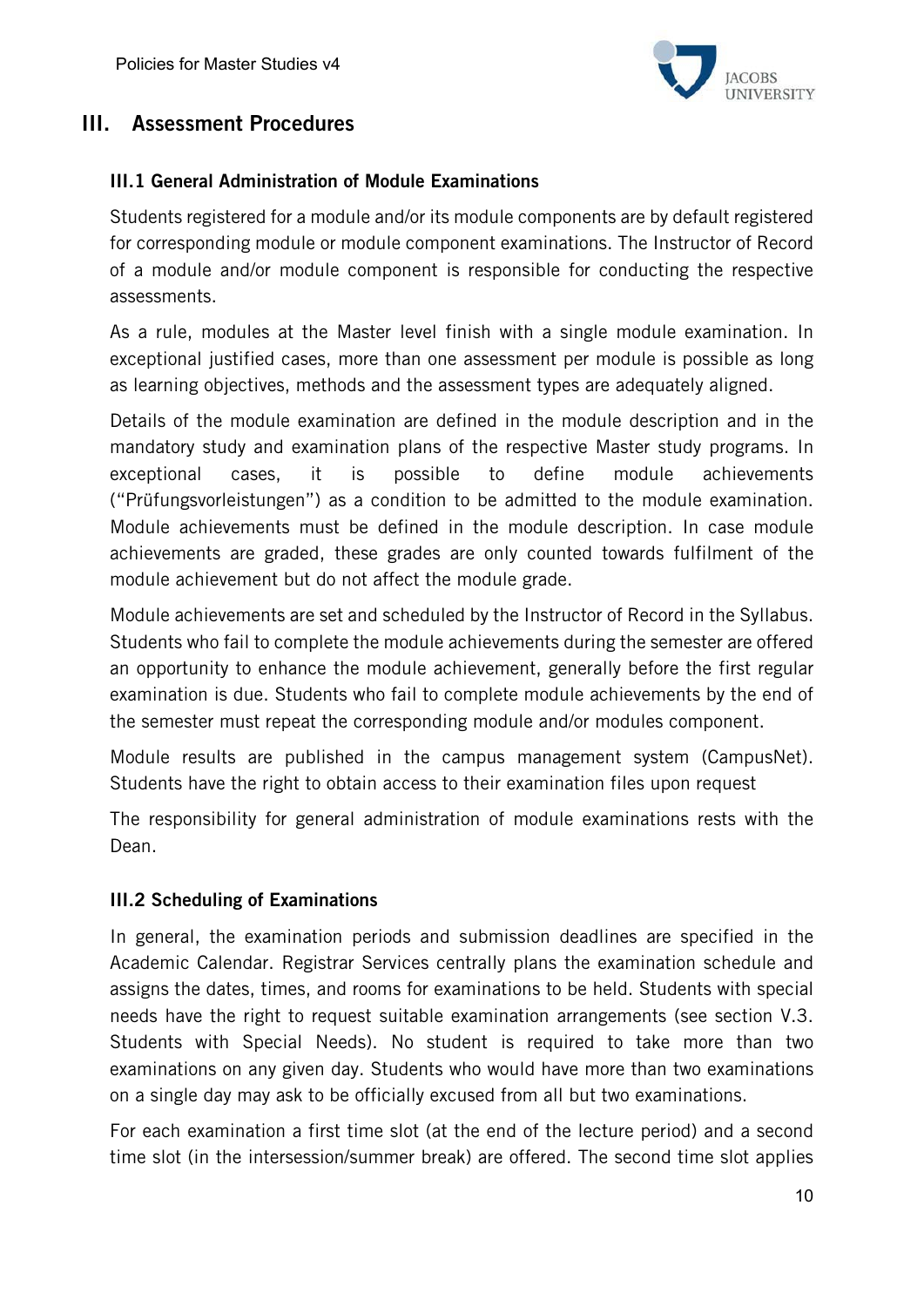

to students who either failed the original examination, applied a withdrawal option (see Section III.5), or were officially excused (see section III.6. - Excuse from Academic Obligations). Further possibilities to re-sit the examination will be given during the subsequent official module examinations, normally in the following years.

In case a failed or missed (official excuse) module examination is part of a module and/or module component which is no longer offered, and Make-up examinations cannot be provided, the regulation for exceptional module replacements apply (See Section  $III.7$ ).

#### III.3 Incomplete Modules and/or Module Components

In exceptional cases, students may request a temporary incomplete grade for any module for which they are currently registered. This is indicated by an "I" on the initial grade report. An "I" is assigned in cases where a student receives permission from the IoR to submit assignments after the end of the semester. The IoR may communicate a grade penalty for late submission if applicable. They are set and defined by the IoR in the Syllabus.

An incomplete "I" will also be assigned if a student is officially excused for an assessment or has withdrawn from it (see III.5 Withdrawl Option). The modalities for completion of the module in these cases are regulated in Section III.6. Excuse from Academic Obligations.

The student must fulfill the missing requirements within the given deadline for submitting incomplete module assignments published in the Academic Calendar, whereupon the IoR will convert the "I" to a grade.

If the missing requirement is not fulfilled by the deadline, the instructor will assign the lowest possible grade for this assignment and issue the grade for the module accordingly.

#### III.4 Grading, Passing and Failing of Modules

Modules and/or module components at Jacobs University are graded by the Instructors of Record on the basis of an integer percentage scheme.

It is possible to assess more than one module with a single examination. In this case the assessed modules are assigned the same grade.

Single-component modules usually have a module examination which consists of a single assessment with assigned percentage grade.

For multi-component modules with single module examination, the assessed module components are assigned the same grade.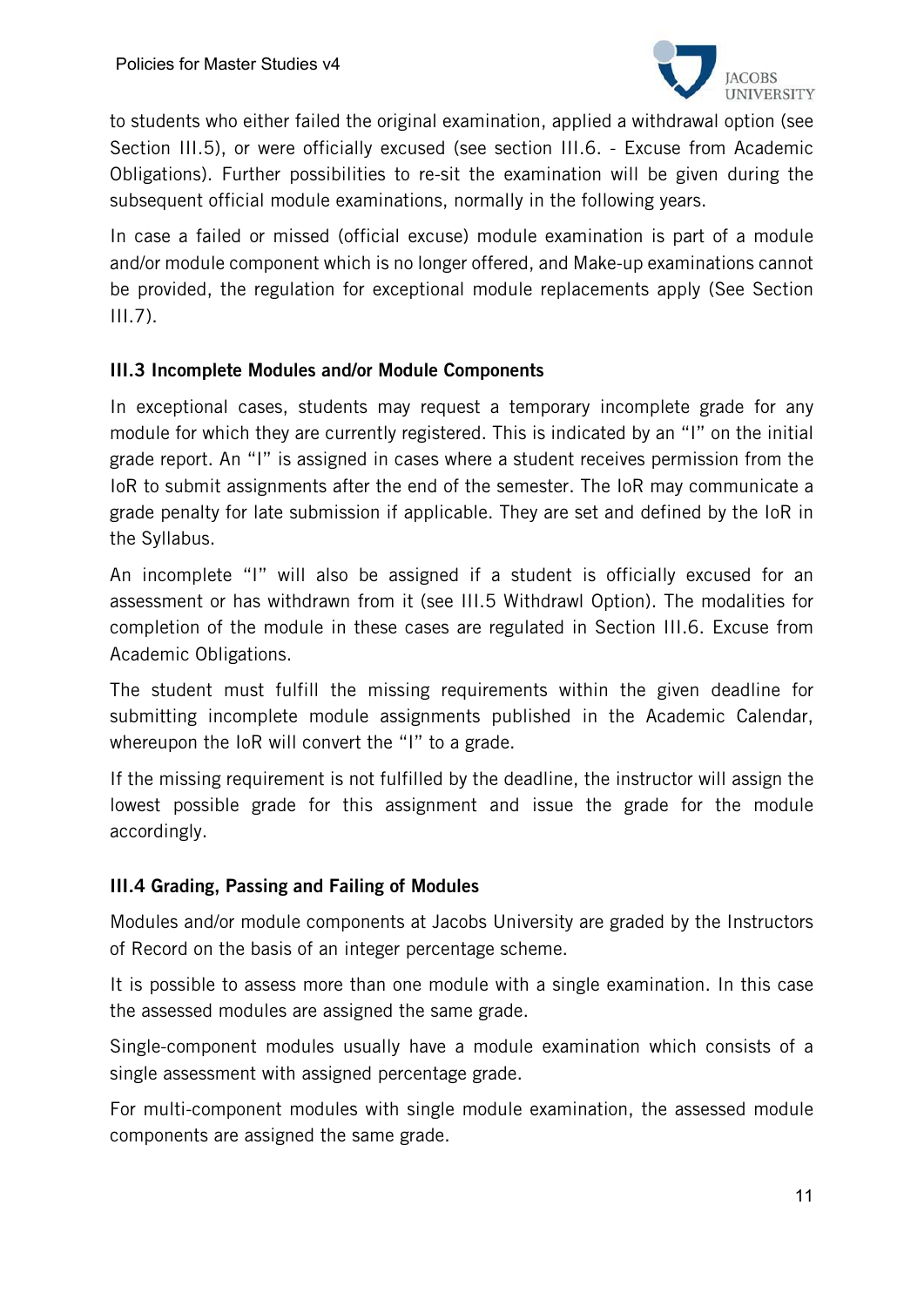

For multi-component modules in which each module component has a separate examination, the grade in each module component must be 45% or higher to pass the module; the percentage grade of the module is then determined by the ECTS creditweighted average of the percentage grades of the individual module components.

For modules and/or module components with a module examination that consists of a single assessment, the IoR may allow for bonus achievements (e.g., homework assignments, quizzes), as a formative assessment. Bonus achievements (nature, number, grading and compensation in case of illness) must be clearly defined in the Syllabus and must be communicated prior to the first session. Bonus achievements may improve the percentage grade of a passed module by typically 5 but not more than 10 percentage points. They may neither impair the grade nor be pass-relevant. Receiving the highest grade of 100% must be possible without bonus achievements. Bonus achievements are only valid for the first attempt of a module or module component examination.

The final percentages are converted to a numerical module grade (1.00–5.00). The university website lists the respective grading tables. The module grades are recorded on the transcript.

A module is passed with a numerical grade of 4.33 or better. ECTS credit points are awarded as soon as the module is passed.

Registrar Services calculates the cumulative grade point average (GPA). All modules that count towards the 120 ECTS credit points of the intended degree are included in the calculation of the cumulative GPA weighted by ECTS credit points.

In general, the deadline for submitting final grades for the fall semester is end of January, for the spring semester end of June, or a workday close to these dates as specified in the Academic Calendar.

In addition to modules that are required for graduation students may register for further modules. Credit points obtained in these modules or module components do not count towards the credit points needed for graduation and are not included in the calculation of the cumulative GPA but appear on the transcript.

If a module or module component is failed in a first attempt, corresponding to a grade of 44% or lower, it can be repeated two times. For single-component modules with one assessment, this assessment needs to be repeated. For single-component modules that have more than one assessment, each assessment needs to be repeated. For multicomponent modules where each module component has a separate assessment, only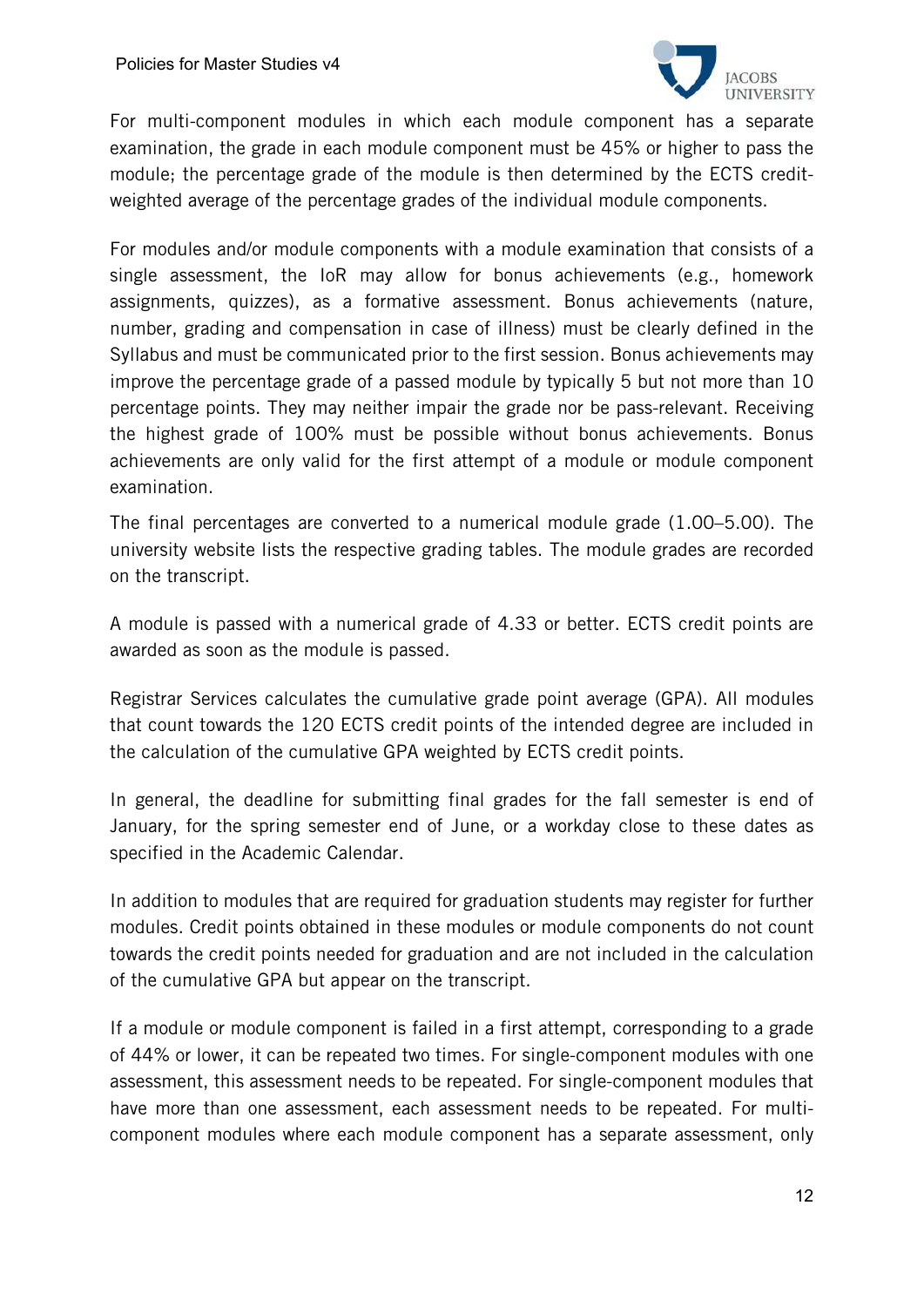

the assessment for the module components with a grade of 44% or lower will be repeated.

In case a failed or missed (official excuse) module examination is part of a module and/or module component which is no longer offered, and Make-up examinations cannot be provided, the regulation for exceptional module replacement apply (see section III.7. - Exceptional Module Replacement).

If a module or module component is failed three times (first attempt plus two repetitions), it cannot be repeated and is ultimately failed. If a mandatory module or module component cannot be repeated, the Master degree of the study program will not be granted. Unless the student continues in a different major, the student will be disenrolled.

#### III.5 Withdrawal Option

Students may withdraw from one written examination per semester. In this case the student is considered officially excused from this attempt. The attempt is not counted towards the three available attempts. Withdrawal can only be applied to the written examination scheduled in the first regular examination period after the lecture period of the semester in which the student is registered for the course for the first time. The request must be submitted to Registrar Services by the last day before the start of the examination period. Registrar Services will inform the Instructor(s) of Record and the Academic Advisor of the student. Once requested, the withdrawal cannot be retracted and no more withdrawals can be requested for the same semester.

#### III.6 Excuse from Academic Obligations

Students may be excused officially by Registrar Services from taking examinations or from attending mandatory class/lab sessions for the following reasons only:

Illness or personal emergency: Illness must be documented with a sick certificate issued by a qualified physician. This certificate needs to verify the date and time of the inperson visit occasioned the confirmation that the student is unable to fulfill his/her academic obligation (either attend class/lab or take the examination). The university reserves the right to request a second medical opinion. Other emergencies must be appropriately documented in writing. Sick certificates and documentation for personal emergencies must be submitted to Registrar Services by the third calendar day from the beginning of illness/of the emergency. These three days include the first day of the illness/of the emergency. If the third calendar day is a Saturday, Sunday or a public holiday, the deadline is extended to the next working day. If students submit a sick certificate after the deadline, an excuse may be issued, when applicable, only for the submission date and the two calendar days preceding it. Predated or backdated sick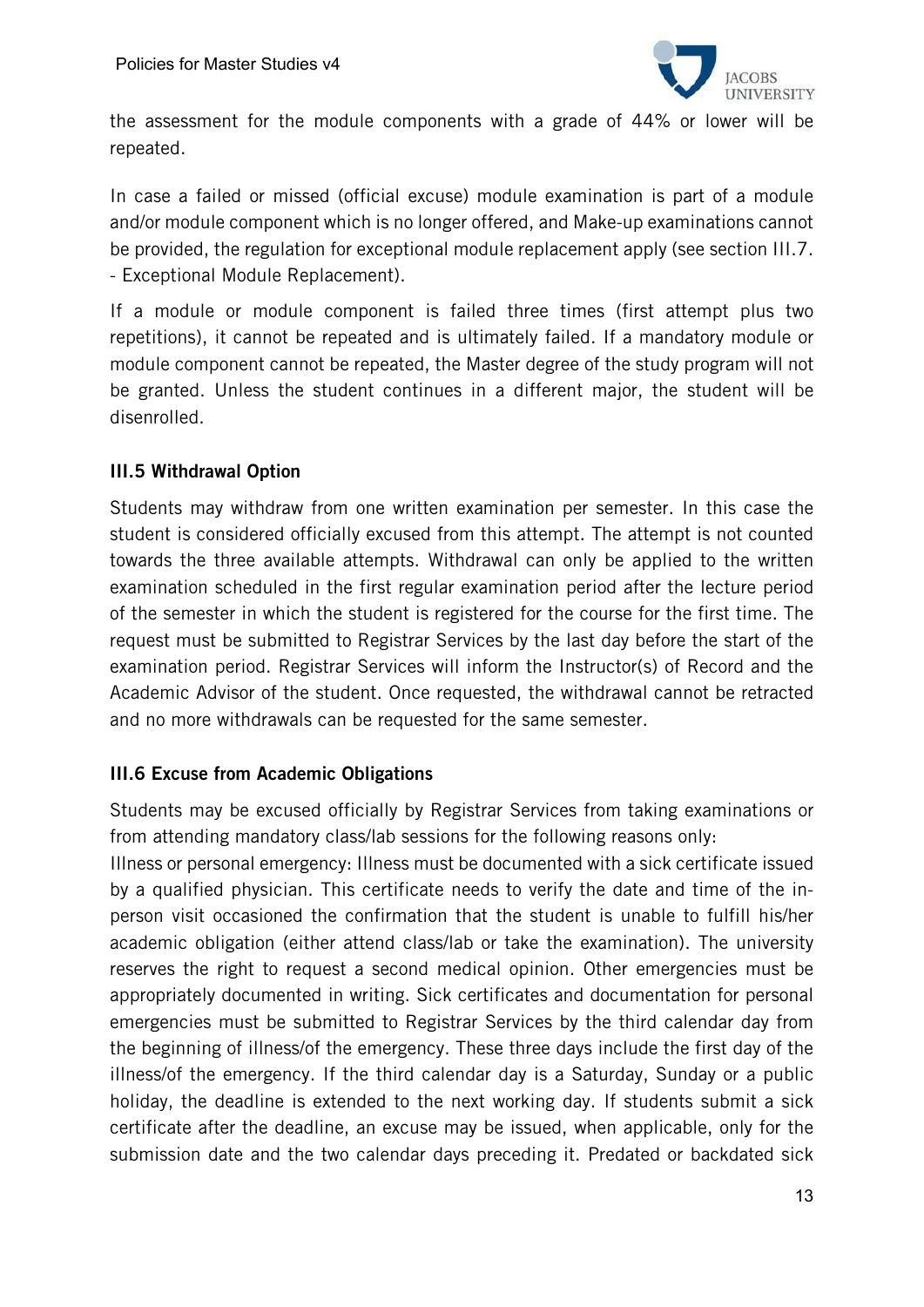

certificates – i.e., when the visit to the physician takes place outside of the documented sickness period – will be accepted provided that the visit to the physician precedes or follows the period of illness by no more than one working day.

Clashes with other mandatory academic obligations: If it is not possible for students to attend an examination because it clashes with another mandatory academic requirement, students are entitled to be officially excused from the examination. Excuses due to excursions in mandatory modules will be sent out by Registrar Services as early as possible after the drop/add period each semester. Students who cannot participate in an examination because they are studying abroad or are on internship have to notify Registrar Services at least two weeks before the start of the examination period.

Regardless of the reason for their absence, students must inform the IoR and Registrar Services before the beginning of the examination or class/lab session that they will not be able to attend.

Failure to complete a module will lead to a continued incomplete of the module until the missing requirements are fulfilled or definitively failed. Students who are not officially excused will receive a failing grade for the exam.

Students who go on an optional excursion or participate in events of importance to the university may ask Registrar Services to issue a recommendation for an excuse. Requests for recommendations must be made via email well in advance of the event or the class trip. The decision whether to excuse the student rests with the IoR.

# III.7 Exceptional Module Replacements

In exceptional cases, e.g., if a mandatory or mandatory elective module is no longer offered, modules and/or module components may be replaced by other modules and/or module components. The latter have to fulfill a similar function in the curriculum and a written request about such replacement needs to be filed. The request needs to first be approved by the SPC and subsequently by the Dean.

# III.8 Pass Option

Students may request, upon consultation with the Academic Advisor for the grade of one passed module (up to 7.5 ECTS) to be excluded from the calculation of the GPA and to be replaced by a 'P' (for pass) on the transcript under the following conditions and limitations:

No more than one Pass Option may be applied during the entire graduate degree program. The Pass Option may not be applied on a failed module or on the Master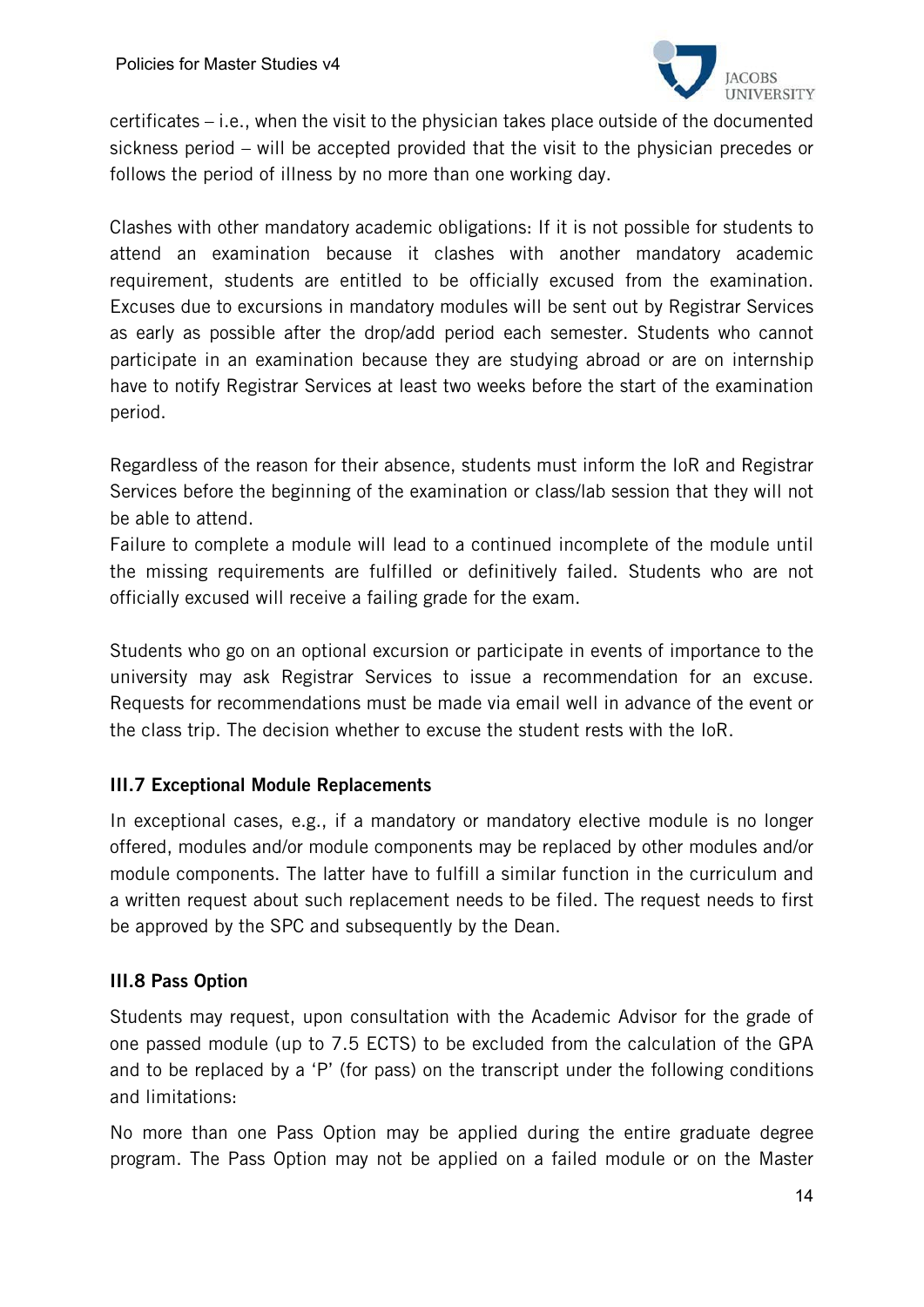

thesis. The Pass Option can be applied at any point before graduation, but for all internal grade-based evaluations the actual grade in the module will be considered.

Once applied, the Pass Option cannot be reverted into a grade or reassigned to a different module.

#### III.9 Transfer Credits and Non-Academic Achievements

Jacobs University awards ECTS credit points for module and/or module component Transfer and Non-Academic Achievements.

#### III.9.1 Transfer Credits

Transfer credits may be awarded for academic modules and/or module components (courses) completed at another university or institution of higher education (e.g., for transfer students or for study abroad). To apply for the recognition of transfer credits, students must submit the Transfer Credit Form, the module syllabi, and an official transcript indicating the modules and/or module components taken to Registrar Services. Upon recommendation of the Faculty from the respective field of study, Registrar Services rules on the acceptance of transfer credits.

Modules and/or module components completed at other institutions are eligible for transfer credits at Jacobs University if the qualification to be recognized does not differ significantly in content, intended learning outcomes, scope, academic level or quality from the modules offered at Jacobs University. A refusal to transfer credits must be reasoned by Jacobs University. Language modules in the languages taught at Jacobs University are accepted if taken at other universities or at our partner institutes. Credits acquired for languages other than those offered at Jacobs University are transferred if issued by a partner university of Jacobs University.

For modules and/or module components completed prior to enrollment at Jacobs University, students must apply for recognition of transfer credit points during their first semester at Jacobs University. Students who transfer a significant number of credits may be treated as "Transfer students" and be placed into a higher semester of their study program.

For modules and/or module components completed elsewhere while being enrolled at Jacobs University (i.e., during the semester breaks or study abroad), students must apply for recognition of transfer credits within one semester after the achievement or during their first semester at Jacobs University.

#### III.9.2 Non-Academic Achievements

Non-academic competences acquired outside of the higher education system may be recognized for up to half of the credits required for the respective degree. The acquired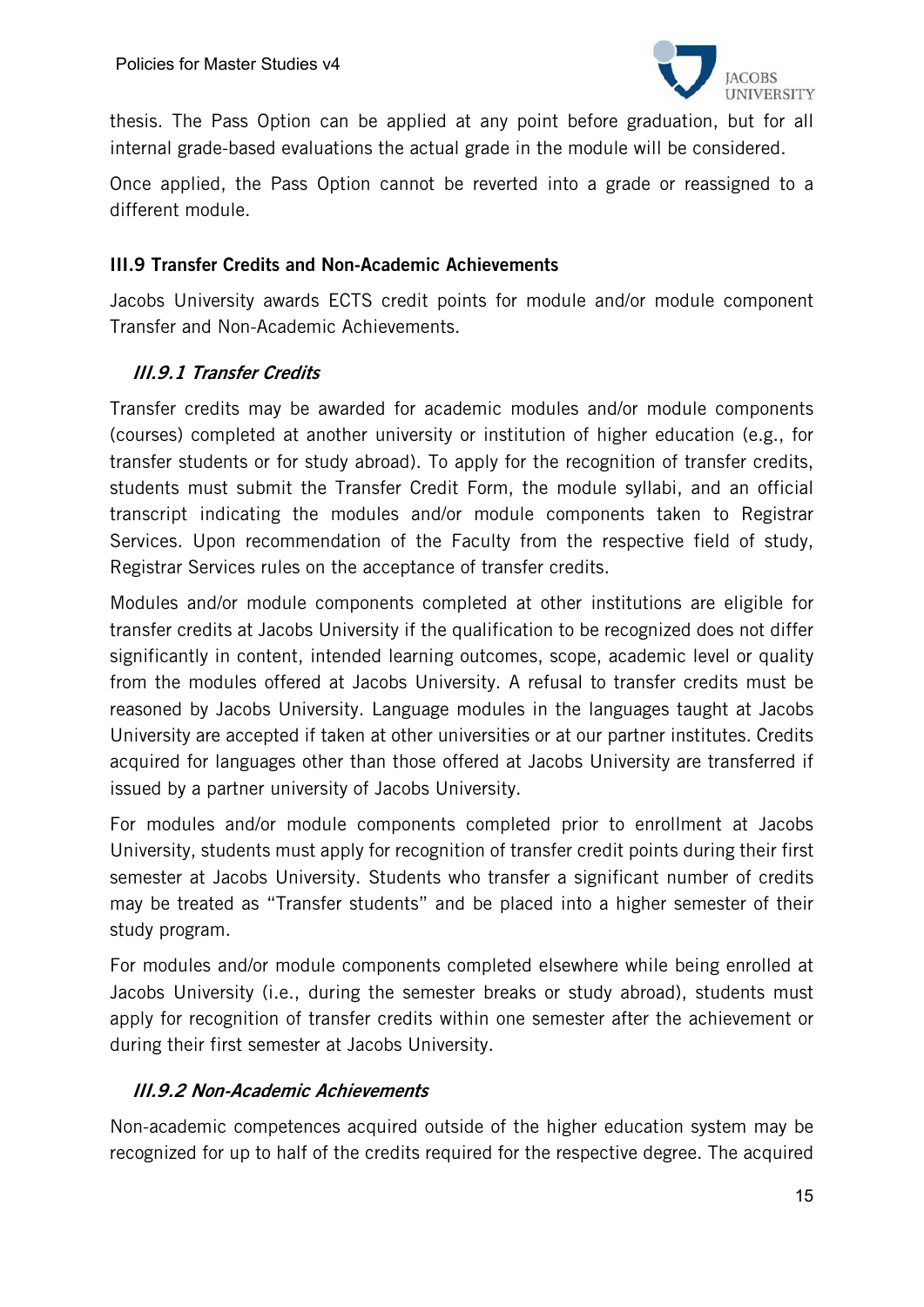

knowledge and skills must be equivalent in content and level to the modules and/or module components they are intended to replace. Equivalence is given if the content, scope, and requirements essentially correspond to those of the intended study program at Jacobs University, to which the credits are to be applied. Students must apply for the recognition of Non-Academic Achievements during their first year of study.

# III.9.3 Language Modules

All study programs taught in English contain mandatory German language modules. Students who meet the required German proficiency level (e.g. native-speakers) need to select modules in another language offered at Jacobs University. Program-specific regulations are defined in the respective program handbook. Students must take a placement test before registering for the appropriate language proficiency level. They may, at their own risk, take language modules half a level higher than the one in which they have been placed according to the placement test.

# III.9.5 Audit

Students may register for modules as auditors with the exception of practical courses and / or excursions. It is at the discretion of the Instructor of Record to allow auditing of the module and/or module component and specify the conditions for auditing. Audited modules and/or module components are not graded and do not receive ECTS credit points. Upon request by the student, successful audits can be certified if the IoR approves that the conditions for auditing have been met.

# III.9.6 Further Modules Area

In addition to module that are required for graduation students may register for further modules and/or module components. Credit points obtained in these modules do not count towards the credit points needed for graduation and are not included in the calculation of the cumulative GPA.

# IV. Degree Certificates

Upon graduation and after completing the formal checkout, every student will receive the following final documents:

# IV.1 Diploma

The diploma states the name and date of birth of the degree holder, the degree and program, and the date of the conferral of the degree. The diploma carries the seal of Jacobs University and is signed by the President of the university and the Dean responsible for graduate studies.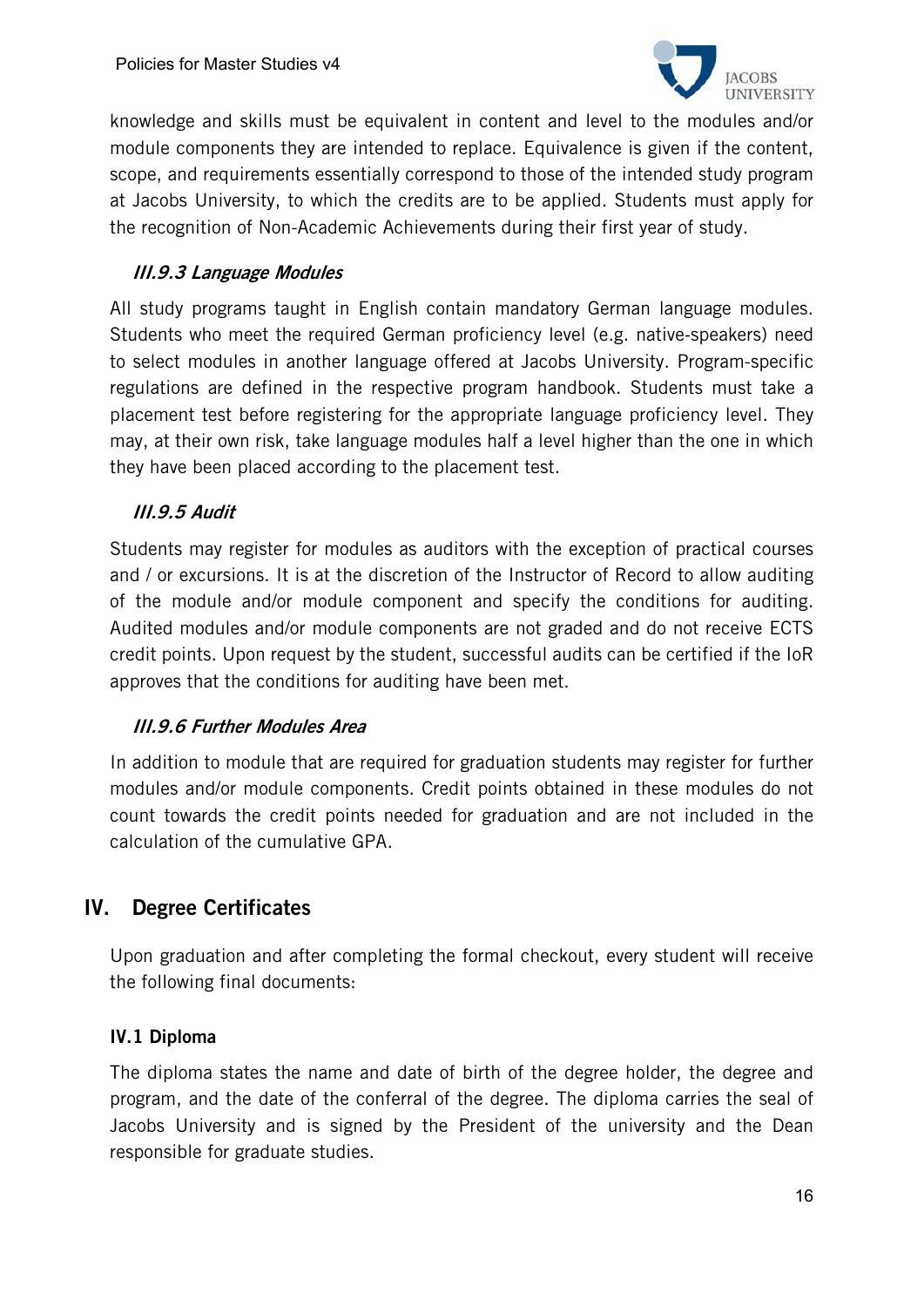

# IV.2 Diploma Supplement

The diploma supplement conforms to the current guidelines of the Kultusministerkonferenz (KMK) and Hochschulrektorenkonferenz (HRK) and provides more detailed information about the university and the specific program of study.

## IV.3 Final transcript

The final transcript lists all modules a student has taken at Jacobs University, including the grades of the individual modules. It also lists the semester GPA for each semester of study, the cumulative GPA for the entire study, the Master thesis title and grade, the date of the conferral of the degree, and, if applicable, further special achievements. The transcript is signed by two staff members of Registrar Services and carries the seal of the University.

# V. Administrative Details

#### V.1 Committee on Examinations and Standing (Widerspruchsausschuss)

The Committee on Examinations and Standing is an academic body that decides on official appeals by students in matters such as academic examinations, extension of studies, re-enrollment (see Admission and Enrollment Policy), as well as other complaints regarding examinations or academic standing that could not be solved otherwise. The committee is an independent appeals board, which acts according to the policies of the university. It is a non-public body. Its decisions are binding. The committee consists of the following members with voting rights (which may be replaced by substitutes):

- one Dean for undergraduate education
- one Dean for graduate education
- one faculty member from each focus area
- one member of research and teaching staff
- one undergraduate student
- one graduate student

#### V.2 Graduation Ceremony

A student who wants to receive his/her diploma during graduation ceremony must submit his/her Master thesis at least four weeks before the ceremony.

A student who wants to participate in the graduation ceremony before having completed all graduation requirements does a so-called "walkthrough". In order to be eligible for